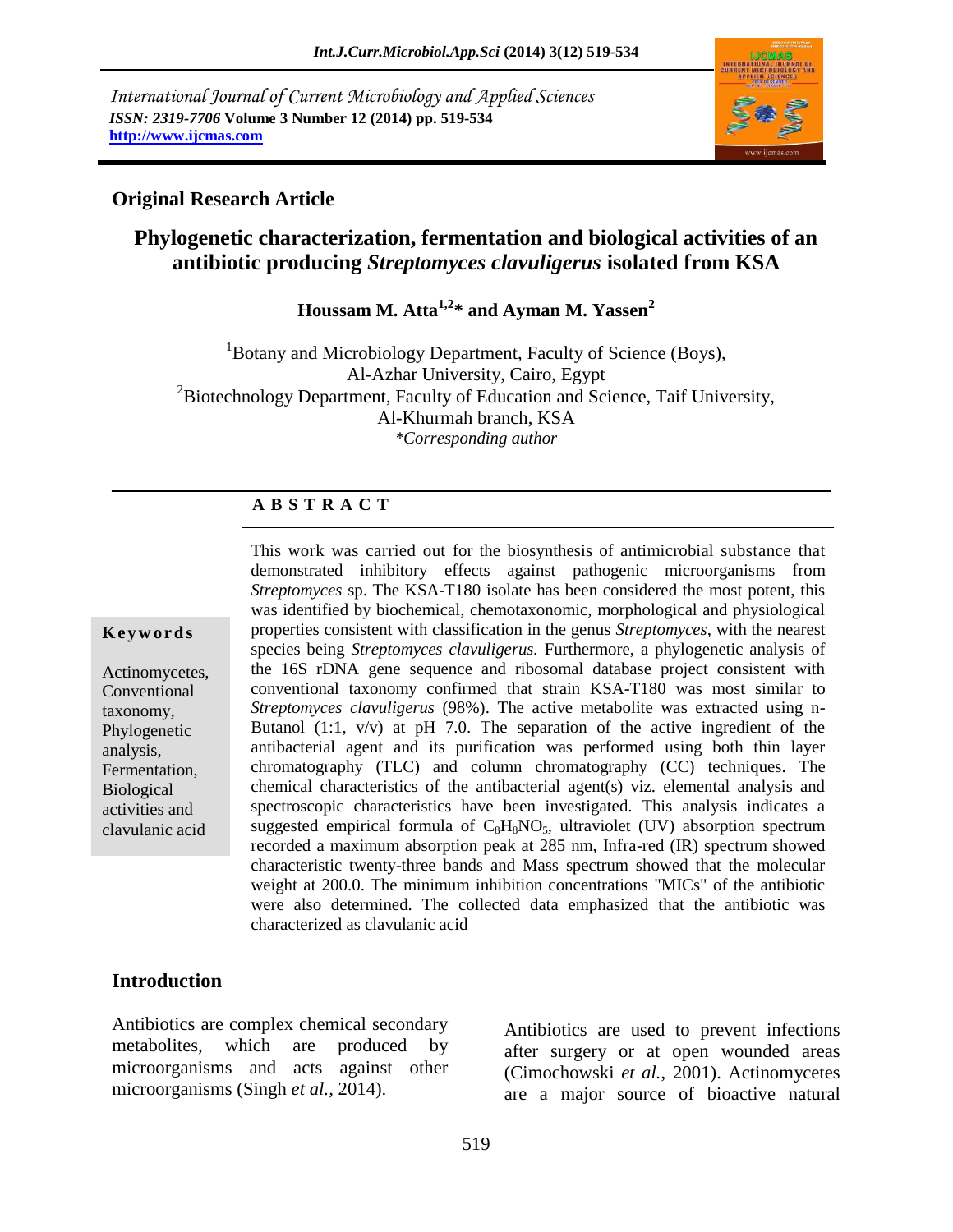products. More than 10,000 substances with bioactivity have been isolated so far from terrestrial and marine actinomycetes (Berdy 2005, 2012) and many are clinically used as antitumor agents, antibiotics, or immunosuppressants. Members of Actinomycete genera are gram positive bacteria with high GC content in their DNA (Kieser *et al*., 2000). They are well known for production of a wide range of secondary metabolites like antibiotics, antitumor compounds, immunosuppressants, herbicides, antiviral and antiparasitic agents. There are 23,000 biologically active secondary metabolites produced by microorganisms has been identified up to now, and 10,000 of them are produced by the order of Actinomycetales. *Streptomyces*  spp. produce 7,600 of these 10,000 secondary metabolites (Sacramento *et al*., 2004 and Olano *et al*., 2008). *Streptomyces*  spp. are filamentous, spore forming and strictly aerobic bacteria which belong to Actinomycetes order (Paradkar *et al*., 2003). High GC content genome (more than 70 mole %) and large linear plasmids (10-600 kb) are distinctive features of *Streptomyces*  species (Kieser *et al*., 2000). Mona-Ibrahim (2012) reported that, the Streptom*yces*  generally synthesis a sizeable number of diverse natural secondary metabolites (Onaka *et al.,* 2001), such as antibiotics, insecticides, herbicides, immunosuppressive actions (Mao *et al*., 2007), vitamins, alkaloids, plant growth factor, enzymes and enzyme inhibitors (Augustine *et al.,* 2005). Secondary metabolite production of *Streptomyces* is strictly related and regulated with morphological changes (Paradkar *et al*., 2003). *Streptomyces clavuligerus* has been the subject of extensive research in the last 30 years because of its ability to produce βlactam metabolites with antibiotic, antifungal and β-lactamase-inhibitory activities (Thai *et al.,* 2001 and Bibb, 2005). *Streptomyces clavuligerus* is known to

produce 21 secondary metabolites (Gouveia *et al.,* 2001; Ortiz *et al*., 2007 and Rodríguez *et al.,* 2008) including holomycin; a member of the pyrrothine class antibiotics, an antibiotic related to tunicamycin; a glucosamine-containing antibiotic (Kenig and Reading, 1979), and β-lactam metabolites with antibiotic, antifungal activities, which is why it has been studied over three decades (Thai *et al*., 2001). In the present study were describe the isolation of an actinomycete strain KSA-T180 from Taif city, KSA, which generates a production the bioactive substances that demonstrated inhibitory affects against microbial pathogenic. The identification of this strain based on the cultural, morphology, physiology and biochemical characteristics, as well as 16s rDNA methodology. The primary bioactive substances were tested against Gram positive and Gram negative bacteria and unicellular and filamentous fungi. One major active compound was extracted from the purified fermented broth and chemically characterized as clavulanic acid, based on the elemental analysis and spectroscopic data obtained from the application of UV, FT-IR and Mass Spectrum and by comparison with published data.

# **Materials and Methods**

**Actinomycete isolate:** The actinomycete isolate KSA-T180 was isolated from soil sample collected from Taif city, Saudi Arabia kingdom. It was purified using the soil dilution plate technique described by (Williams and Davis, 1965).

**Test organisms:** The test strains *Staphylococcus aureus*, NCTC 7447; *Bacillus subtilis*, NCTC 1040 ; *Bacillus pumilus*, NCTC 8214 ; *Micrococcus luteus*, ATCC 9341.*Escherichia coli*, NCTC 10416; *Klebsiella pneumonia*, NCIMB 9111;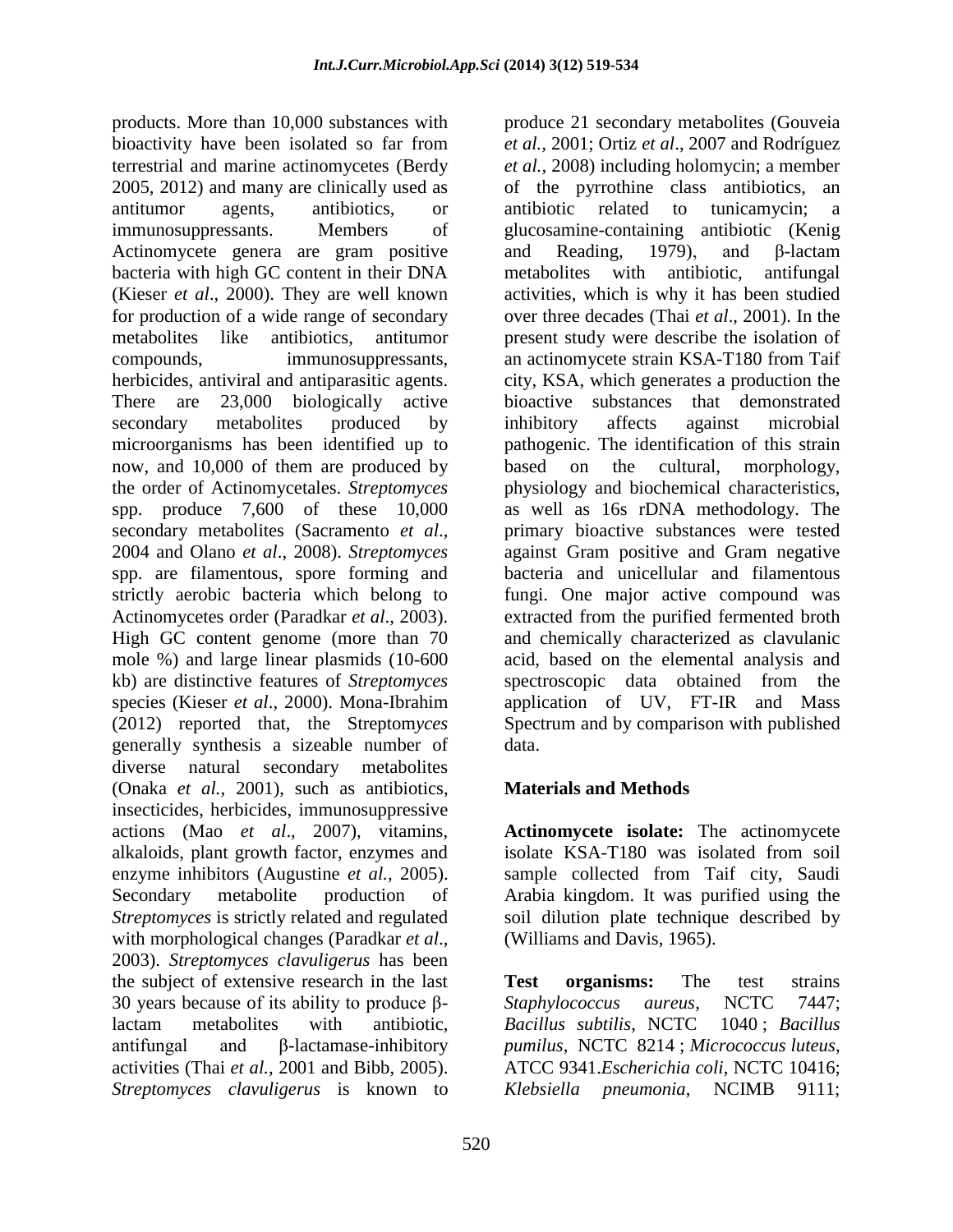*Pseudomonas aeruginosa*, ATCC 10145; *Candida albicans*, IMRU 3669; *Saccharomyces cervisiae* ATCC 9763; *Aspergillus flavus*, IMI 111023, *Aspergillus fumigatous*, ATCC 16424 ; *Fusarium oxysporum* and *Penicillium chrysogenum* was collection, National Research Centre, Dokki-Giza, Egypt.

Culture media: The seed medium had the following composition (in g/L distilled water): glycerol, 15; bacto-peptone, 10; malt extract, 10; yeast extract, 1.0;  $K_2HPO_4$ , 2.5; MgSO<sub>4</sub>·7H<sub>2</sub>O, 0.75; MnCl<sub>2</sub>·4H<sub>2</sub>O, 0.001; FeSO<sub>4</sub>·7H<sub>2</sub>O, 0.001; and  $ZnSO<sub>4</sub>$ ·7H<sub>2</sub>O, 0.001. The pH of the medium was adjusted to 6.8 with NaOH 5.0 M before autoclaving at 121 °C for 15 min. The inoculum medium used in the cultivations, based on that proposed by (Maranesi *et al*., 2005), had the following composition (in g/L distilled water): glycerol, 10; soybean, 20;  $K_2HPO_4$ , 1.2;  $MnCl_2 \cdot 4H_2O$ ,  $0.001$ ;  $FeSO_4 \cdot 7H_2O$ , 0.001; ZnSO<sub>4</sub>.7H<sub>2</sub>O, 0.001, pH 6.8. The composition of the production medium was similar to that used for the inoculum, except for the concentration of glycerol  $(5.0 \text{ g/L})$ .

Screening for antimicrobial activity: The anti- microbial activity was determined according to (Kavanagh, 1972).

Conventional Taxonomy: The cultural, morphological, physiological and biochemical characteristics of strain KSA-T180 were assessed following the guidelines adopted by the International *Streptomyces*  Project (ISP) (Shrilling and Gottlieb, 1966). The diaminopimelic acid (LL-DAP) isomers (chemotaxonomy character) in the cell wall were analysed as described by (Lechevalier and Lechevalier, 1980). The media composition and the cultivation conditions were implemented as described by (Shrilling and Gottlieb, 1966). Colors characteristics were assessed on the scale developed by (Kenneth and Deane, 1955).

**DNA Isolation and Manipulation:** The locally isolated actinomycete strain was grown for seven days on a starch agar slant at 30°C. Two ml of a spore suspension were inoculated into the starch- nitrate broth and incubated for five days on a shaker incubator at 200 rpm and 30°C to form a pellet of vegetative cells (pre-sporulation). The preparation of total genomic DNA was conducted in accordance with the methods described by (Sambrook *et al*., 1989).

**Amplification and Sequencing of the 16S rDNA Gene:** PCR amplification of the 16S rDNA gene of the local actinomycete strain was conducted using two primers, StrepF; 5.-ACGTGTGCAGCCCAAGACA-3. and Strep R; 5.ACAAGCCCTGGAAACGGG GT-3., in accordance with the method described by (Edwards *et al.,* 1989). The PCR mixture consisted of 30 pmol of each primer, 100 ng of chromosomal DNA, 200 μM dNTPs, and 2.5 units of Taq polymerase, in 50 μl of polymerase buffer. Amplification was conducted for 30 cycles of 1 min at 94°C, 1 min of annealing at 53°C, and 2 min of extension at 72°C. The PCR reaction mixture was then analyzed via agarose gel electro phoresis, and the remaining mixture was purified using QIA quick PCR purification reagents (Qiagen, USA). The 16S rDNA gene was sequenced on both strands via the dideoxy chain termination method, as described by (Sanger *et al*., 1977).

**Sequence Similarities and Phylogenetic Analysis:** The BLAST program [\(www.ncbi.nlm.nih.](http://www.ncbi.nlm.nih/) gov/blst) was employed in order to assess the degree of DNA similarity. Multiple sequence alignment and molecular phylogeny were evaluating using BioEdit software (Hall, 1999). The phylogenetic tree was displayed using the TREE VIEW program.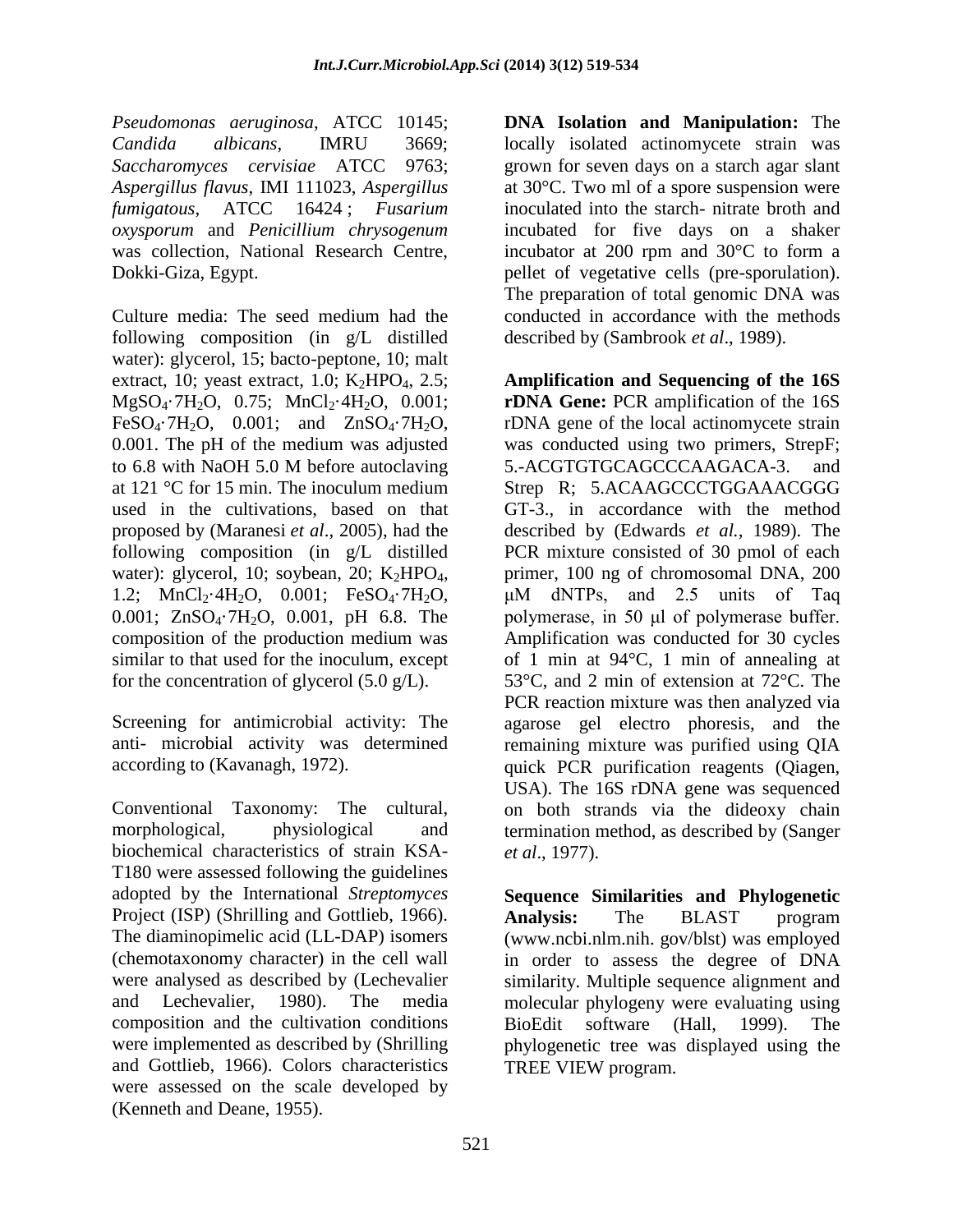**Fermentation:** A loopful of the, *Streptomyces* sp. from the 5-day culture age was inoculated into 250 ml Erlenmeyer flasks containing 75 ml of antibiotic production medium had the following composition (in g/L distilled water): glycerol, 5; soybean flour, 20;  $K_2HPO_4$ , 1.2; MnCl<sub>2</sub>·4H<sub>2</sub>O, 0.001; FeSO<sub>4</sub>·7H<sub>2</sub>O, 0.001;  $ZnSO<sub>4</sub>·7H<sub>2</sub>O$ , 0.001, pH 6.8. The flasks were incubated on a rotary shaker (200 rpm) at 30  $^{\circ}$ C for 5 days. Twenty-liter total volume was filtered through Whatman No.1 filter paper, followed by centrifugation at 5000 r.p.m for 20 minutes. The clear filtrates were tested for their activities against the test organisms (Neto *et al.,* 2005).

**Extraction :** The clear filtrate was adjusted at different pH values (4 to 9) and extraction process was carried out using different solvents separately at the level of 1:1 (v/v). The organic phase was concentrated to dryness under vacuum using a rotary evaporator (Atta, 2013).

**Precipitation:** The precipitation process of the crude compound dissolved in the least amount of the solvent carried out using petroleum ether (b.p 60-80 °C) followed by centrifugation at 5000 r.p.m for 15 min. The precipitate was tested for its antimicrobial activities (Atta *et al.,* 2010).

**Separation:** Separation of the antimicrobial agent(s) into its individual components was conducted by thin layer chromatography using n-Butanol: acetic acid: water (3:1:1 v/v). as a solvent system (Atta *et al.,* 2009).

**Purification:** The purification of the antimicrobial agent(s) was carried out using silica gel column (2 X 25) chromatography. Chloroform-methanol (10:2, v/v), was used as an eluting solvent. The column was left for overnight until the silica gel (Prolabo) was completely settled. One-ml crude precipitate to be fractionated was added on

the silica gel column surface and the extract was adsorbed on top of silica gel. Fifty fractions were collected (each of 5 ml) and tested for their antimicrobial activities (Lu *et al.,* 2008).

**Elemental and Spectroscopic analysis:**  The elemental analysis C, H, O, and N and Spectroscopic analysis IR, UV and Mass spectrum were determined at the microanalytical center of Cairo University, Egypt.

**Determination of minimum inhibitory concentration:** The minimum inhibitory concentration (MIC) could be determined by the cup assay method (Kavanagh, 1972).

**Characterization of the antibiotic:** The antibiotic produced by *Streptomyces* sp. was identified according to the recommended international references of (Umezawa, 1977; Berdy, 1974; Berdy, 1980a b & c and Eric, 1999).

# **Result and Discussion**

# **Screening for the antimicrobial activities**

The metabolites of the *Streptomyces* sp. exhibited various degrees of activities against Gram positive and Gram negative bacteria viz: *Staphylococcus aureus*, NCTC 7447; *Bacillus subtilis*, NCTC 1040 ; *Bacillus pumilus*, NCTC 8214 ; *Micrococcus luteus*, ATCC 9341.*Escherichia coli*, NCTC 10416; *Klebsiella pneumonia*, NCIMB 9111; *Pseudomonas aeruginosa*, ATCC 10145 (Table 1).

### **Identification of the Most Potent Actinomycete Isolate**

# **Morphological Characteristics**

The vegetative mycelia grew abundantly on both synthetic and complex media. The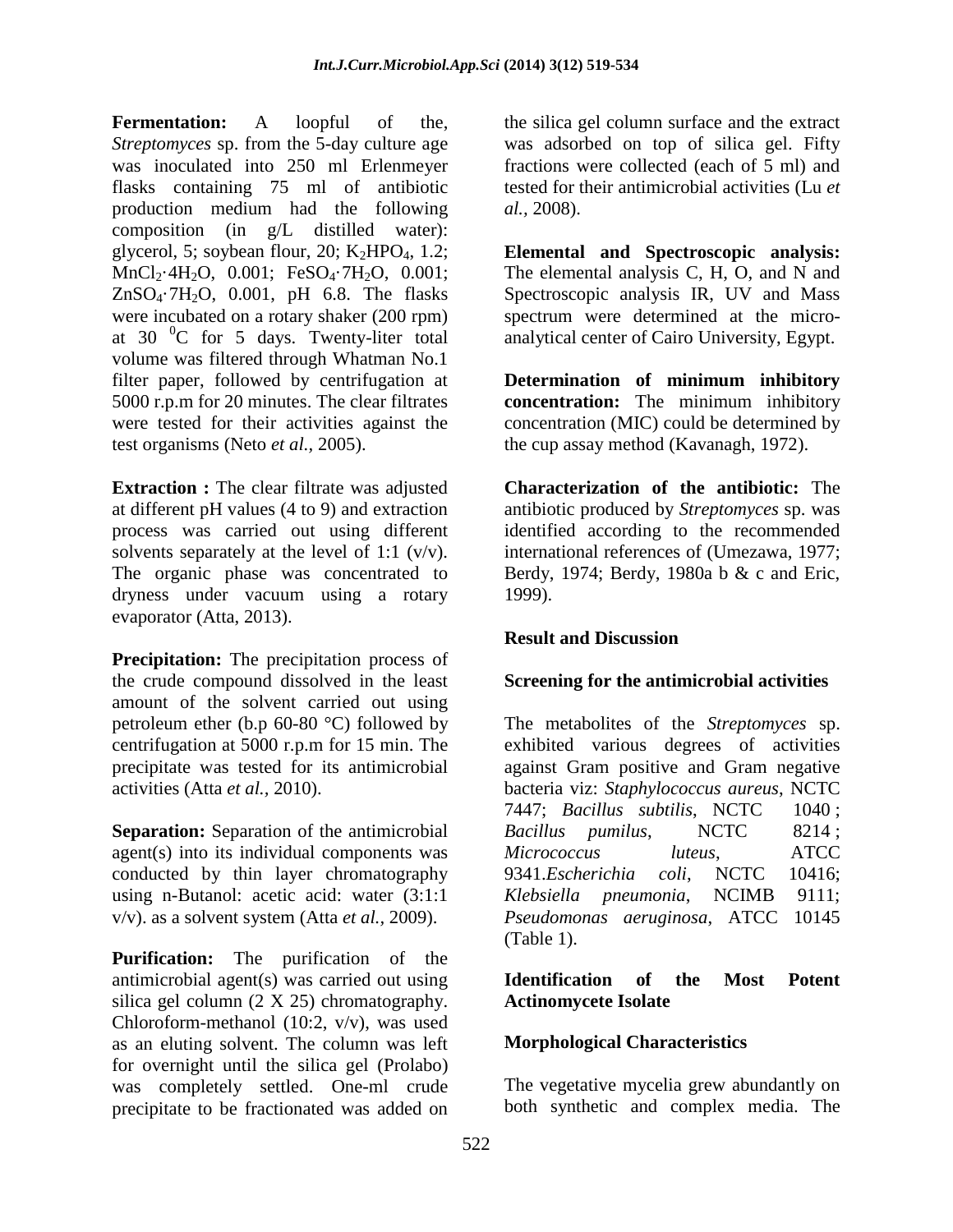aerial mycelia grew abundantly on Starchnitrate agar medium Oat-meal agar medium (ISP-3) and Inorganic salts-starch agar medium (ISP-4). The Spore chains were rectiflexibiles, and had a smooth surface (Plate 1). Neither both sclerotic granules and sporangia nor flagellated spores were observed (Table 2).

# **Cell Wall Hydrolysate**

The cell wall hydrolysate contains LLdiaminopimelic acid (LL-DAP) and sugar pattern not detected.

#### **Physiological and Biochemical Characteristics**

The actinomycete isolate KSA-T180 could hydrolyzes starch, protein, lipid and lecithin, whereas pectin hydrolysis and catalase test are negative, melanin pigment is negative, degradation of esculin & xanthin was positive, citrate utilization, urea and KCN utilization were positive, whereas nitrate reduction,  $H_2S$  production is negative (Table 2).

The isolate KSA-T180 utilizes *meso*inositol, starch, L-phenylalanine, L-valine, L-arginine, L-tyrosine and L-histidine, but do not utilize D-mannose, D-mannitol, Dglucose, D-fructose, D-xylose, D-galactose, maltose, lactose, L-rhamnose, sucrose, raffinose, L-arabinose, and cycteine. Growth was detected in presence of up to (7%) NaCl. The isolate KSA-T180 utilizes sodium azid (0.01%), phenol (0.01%); but do not utilize in thallous acetate (0.001). Good growth could be detected within a temperature range of 30 to 45ºC. Good growth could be detected within a pH value range of 5 to 9. Moreover, the actinomycete isolate KSA-T180 are active against *Bacillus subtilis*, NCTC 1040*; Micrococcus luteus*, ATCC 9341*,* but not active against

*Saccharomyces cerevisiae* ATCC 9763 and *Aspergillus niger* IMI 31276 (Table 2).

# **Color and Culture Characteristics**

The actinomycete isolate shows the aerial mycelium is grayish yellow; substrate mycelium is light yellowish brown, and the diffusible pigment moderate yellowish brown for ISP-2, 6 & 7 (Table 3).

#### **Taxonomy of Actinomycete Isolate**

This was performed basically according to the recommended international Key's viz. (Buchanan and Gibsons, 1974; Williams, 1989; and Hensyl, 1994) and Numerical taxonomy of *Streptomyces* species program (PIB WIN). On the basis of the previously collected data and in view of the comparative study of the recorded properties of actinomycete isolate in relation to the closest reference strain, viz. *Streptomyces clavuligerus* it could be stated that the actinomycetes isolate KSA-T180 is suggestive of being likely belonging to *Streptomyces clavuligerus*, KSA-T180.

#### **Molecular phylogeny of the selected isolate**

The 16S rDNA sequence of the local isolate was compared to the sequences of *Streptomyces* spp. In order to determine the relatedness of the local isolate to these *Streptomyces* strains. The phylogenetic tree (as displayed by the Tree View program) revealed that the locally isolated strain is closely related to *Streptomyces* sp., the most potent strain evidenced an 98% similarity with *Streptomyces clavuligerus* (Fig. 1).

#### **Fermentation, Extraction and Purification**

The fermentation process was carried out for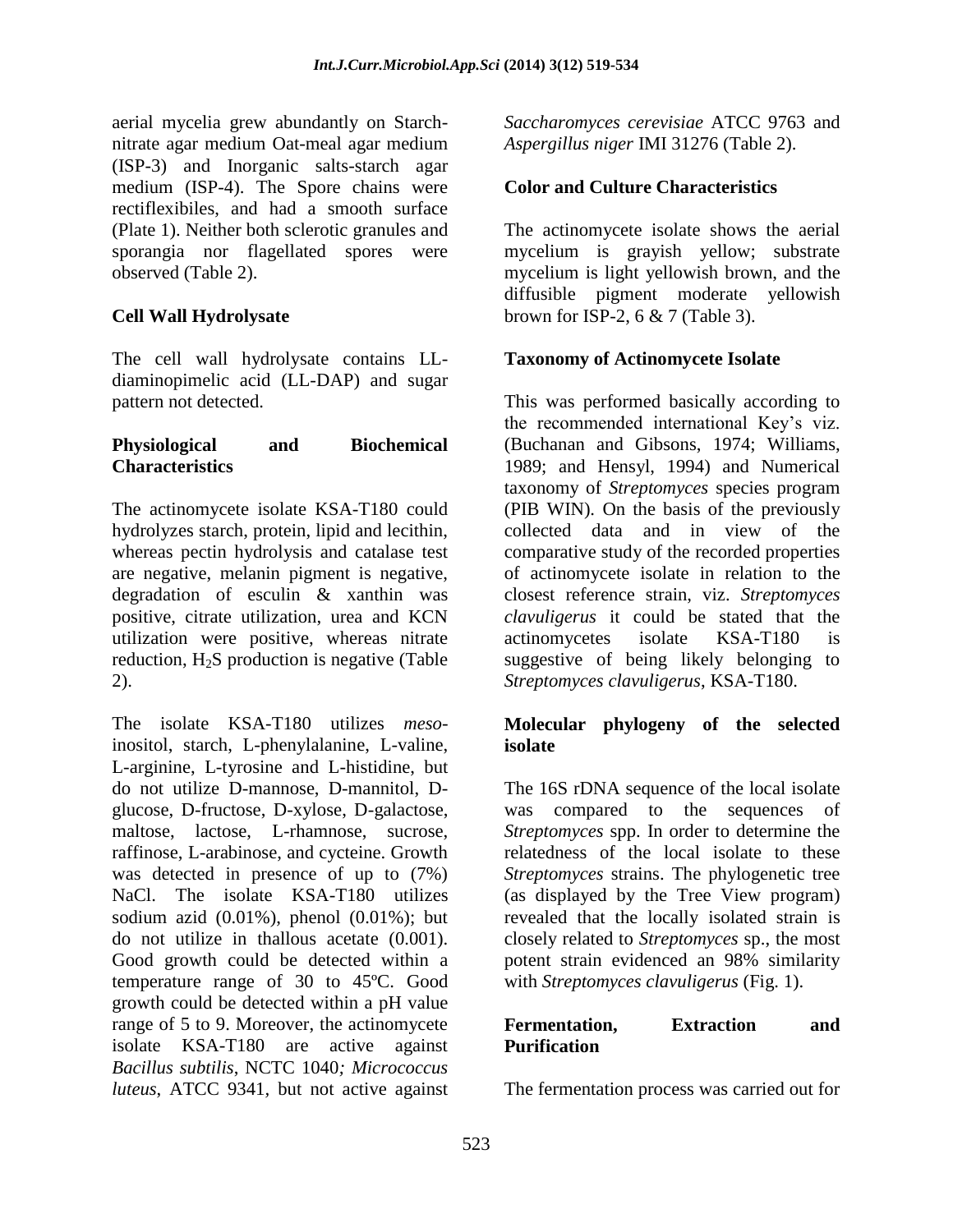five days at  $30^{\circ}$ C. After incubation period, the filtration was conducted followed by centrifugation at 4000 r.p.m. for 15 minutes. The entire culture broth (20 liters) was centrifuged (4000 rpm, 15 minutes) to separate the mycelium and the supernatant. The supernatant was extracted with nbutanol  $(1:1, v/v)$  and the organic layer was evaporated to give an oily material. The oily material was then dissolved in 15% aqueous methanol and defatted by partitioning with petroleum ether (b.p.  $60-80^{\circ}$ C) to give a solid extract. Separation of antimicrobial agent into individual components was carried out by thin-layer chromatography using a solvent system composed of n-Butanol: acetic acid: water (3:1:1 v/v). Only one band at  $R_f = 0.6$  showed antibacterial activity. The purification process through column chromatography packed with silica gel, revealed that the most active fractions against the tested organisms ranged between, 23 to 30.

# **Physicochemical characteristics**

The purified antibacterial agent produced by *Streptomyces clavuligerus,* KSA-T180 are produces characteristic odour, their melting points are  $118^{\circ}$ C. The compound is freely soluble in chloroform, ethyl acetate, nbutanol, acetone, ethyl alcohol, methanol and 10 % isopropyl alcohol, but insoluble in petroleum ether, hexan and benzene.

# **Elemental analysis**

The elemental analytical data of β-lactamase inhibitor compound produced by *Streptomyces clavuligerus,* showed the following: The elemental analytical data of the antibiotic indicated that: C=45.65; H=3.8; N= 7.1; O= 43.45 and S= 0.0. This analysis indicates a suggested empirical formula of:  $C_8H_8NO_5$ .

#### **Spectroscopic Characteristics**

The spectroscopic analysis of the purified of β-lactamase inhibitor compound produced by *Streptomyces clavuligerus,* the ultraviolet (UV) absorption spectrum recorded a maximum absorption peaks at 285 nm (Fig. 3). The Infra-red (IR) spectrum showed characteristic bands 589, 600, 650, 708, 734, 800, 850, 880, 900, 950, 976, 1062, 1101, 1224, 1300, 1338, 1550, 1618, 1700, 2800, 2886, 3012 and 3420 (Fig.4). The Mass spectrum showed that the molecular weight at 200.0 (Fig.5).

### **MIC of β-lactamase Inhibitory Protein**

The MIC of antibiotic produced by *Streptomyces clavuligerus,* KSA-T180 for *Staphylococcus aureus*, NCTC 7447 and *Bacillus subtilis*, NCTC 1040 *was* 7.8 µg / ml*,* whereas, *Bacillus pumilus*, NCTC 8214 and *Micrococcus luteus*, ATCC 9341 was 15.6 µg / ml. *Escherichia coli*, NCTC 10416 and *Klebsiella pneumonia*, NCIMB 9111 was 31.25 µg / ml. Moreover, *Pseudomonas aeruginosa* was 46.87 µg / ml*.*

#### **Identification of the β-lactamase Inhibitor**

On the basis of the recommended keys for the identification of antibiotic, it could be stated that the antibiotic suggestive of being belonging to clavulanic acid (Chen, *et al.,*  2003; Parag *et al.,* 2006 and Awad & El-Shahed, 2013)

The *Streptomyces clavuligerus* was isolated from Taif city, KSA. The isolate was growing on production medium had the following composition (in g/L distilled water): glycerol, 5; soybean flour (SF), 20;  $K_2HPO_4$ , 1.2;  $MnCl_2.4H_2O$ , 0.001; FeSO<sub>4</sub> $\cdot$ 7H<sub>2</sub>O, 0.001; ZnSO<sub>4</sub> $\cdot$ 7H<sub>2</sub>O, 0.001, pH 6.8. for investigating its potency to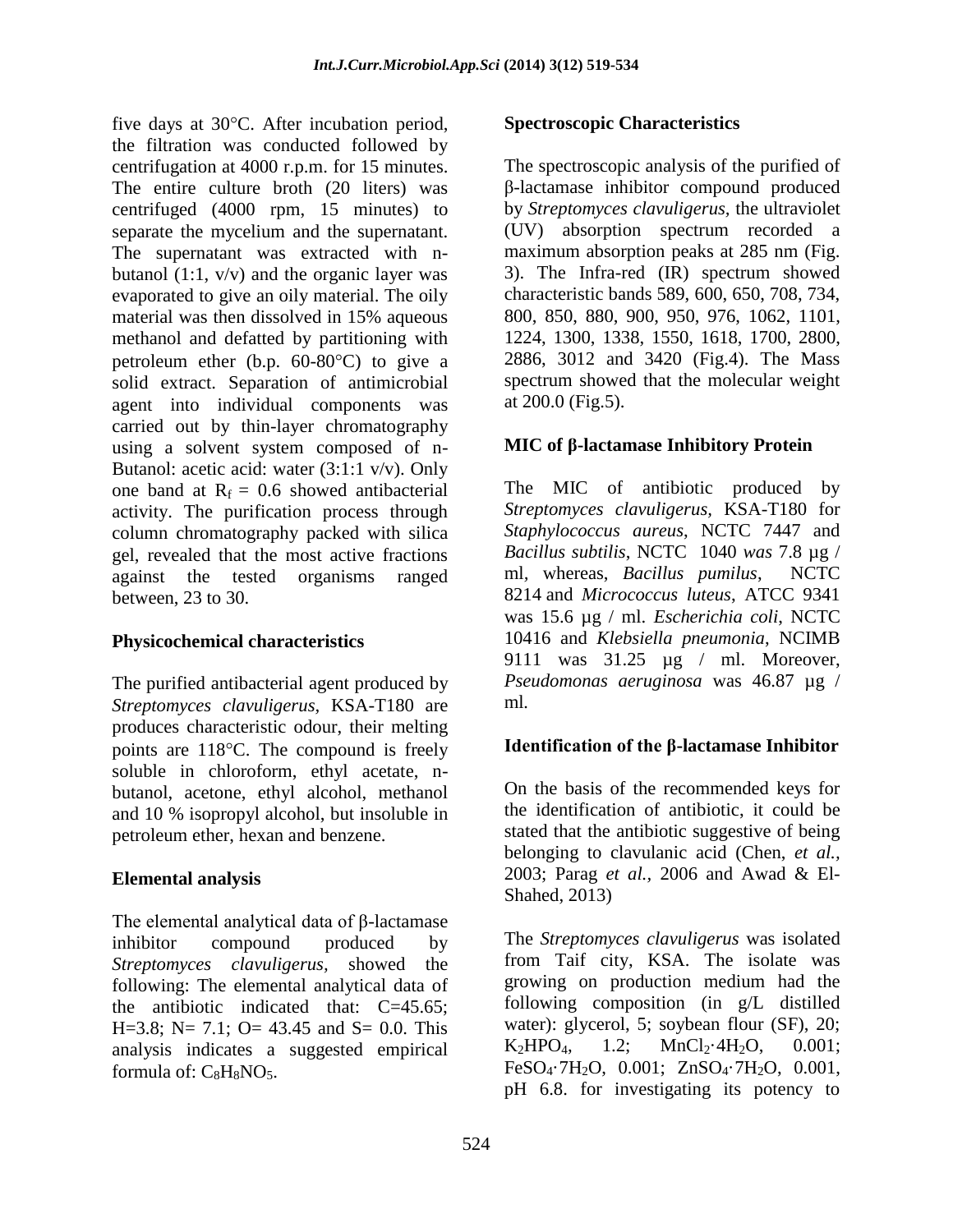produce antibacterial agents. The actinomycete isolate, exhibited a wide spectrum antibacterial agent (Kavanagh, 1972). Due to the selective isolation of soil actinomycetes for finding novel strains which can produce useful bioactive compounds, thus various culture media and techniques have been developed [\(Hozzein](http://scialert.net/fulltext/?doi=jm.2014.1.15#885795_ja) *et al*[., 2008](http://scialert.net/fulltext/?doi=jm.2014.1.15#885795_ja) and [Dhananjeyan](http://scialert.net/fulltext/?doi=jm.2014.1.15#599226_ja) *et al*., 2010). Identification process had been performed [\(Williams, 1989;](http://scialert.net/fulltext/?doi=jm.2014.1.15#11670_b) [Hensyl, 1994](http://scialert.net/fulltext/?doi=jm.2014.1.15#72625_b) and Holt *et al*., 2000). The morphological characteristics and microscopic examination emphasized that the spore chain is spiral. Spore mass is grayish yellow, while spore surface is smooth, substrate mycelium is light yellowish brown and diffusible pigment moderate yellowish brown. The results of physiological, biochemical characteristics [\(Table 2\)](http://scialert.net/fulltext/?doi=jm.2014.1.15#t2) and cell wall hydrolysate of actinomycete isolate, exhibited that the cell wall containing LLdiaminopimelic acid (DAP). These results emphasized that the actinomycetes isolate related to a group of *Streptomyces* as previously studied (Reddy *et al*., 2011; Afifi *et al*., 2012 and [Muharram](http://scialert.net/fulltext/?doi=jm.2014.1.15#1225569_ja) *et al*., [2013\)](http://scialert.net/fulltext/?doi=jm.2014.1.15#1225569_ja).

The phylogenetic tree (diagram) revealed that the local isolate KSA-T180 is closely related *Streptomyces clavuligerus*, similarity matrix is 98% as identified strain of *Streptomyces clavuligerus.* Similar result for identified strain of *Streptomyces plicatus* (strain 101) by (Kang *et al.,* 2000; Anderson & Wellington, 2001and Zamanian *et al.,* 2005) *Streptoverticillium* sp. and two *Streptomyces* sp. by (Raja *et al*[. 2010\).](http://scialert.net/fulltext/?doi=jm.2014.1.15#404207_ja) In view of all the previously recorded data, the identification of actinomycete isolate KSA-T180 was suggestive of being belonging to *Streptomyces clavuligerus*, KSA-T180, as previously reported [\(Ghadin](http://scialert.net/fulltext/?doi=jm.2014.1.15#117149_ja)  *et al*[., 2008](http://scialert.net/fulltext/?doi=jm.2014.1.15#117149_ja) and [Ubukata](http://scialert.net/fulltext/?doi=jm.2014.1.15#709169_ja) *et al*., 2007).

butanol at pH 7. Similar results were obtained by (Sekiguchi, *et al.,* 2007). The organic phase was collected and evaporated under reduced pressure using a rotary evaporator. The extract was concentrated and treated with petroleum ether (b.p. 40-  $60^{\circ}$ C) for precipitation process where only one fraction was obtained in the form of yellowish ppt. and then tested for their antibacterial activity. Separation of antibiotic into individual components has been tried by thin-layer chromatography using a solvent system composed n-butanolacetic acid -water  $(3:1:1, v/v)$  as developing solvent (Zhang *et al*, 2007 and Atta *et al.,*  2009). For the purpose of purification process, the antibiotic were allowed to pass through a column chromatography packed with silica gel and eluting solvent was composed of chloroform and methanol (10:2 v/v), fifty fractions were collected and tested for their activities. The most active fractions against the tested organisms ranged between, 23 to 30. Similarly, many workers used a column chromatography packed with silica gel and an eluting solvent composed of various ratios of chloroform and methanol (Criswell *et al.* 2006; El-Naggar *et al*., 2006 and Sekiguchi, *et al.,* 2007).

The active metabolites were extracted by n-

The elemental analytical data of antibacterial agent produced by *Streptomyces clavuligerus,* showed the following: The elemental analytical data of the antibiotic indicated that: C=45.65; H=3.8; N= 7.1; O= 43.45 and S= 0.0. This analysis indicates a suggested empirical formula of:  $C_8H_8NO_5$ . The spectroscopic analysis of the purified of antibacterial agent produced by *Streptomyces clavuligerus,* the ultraviolet (UV) absorption spectrum recorded a maximum absorption peak at 285 nm (Fig. 2).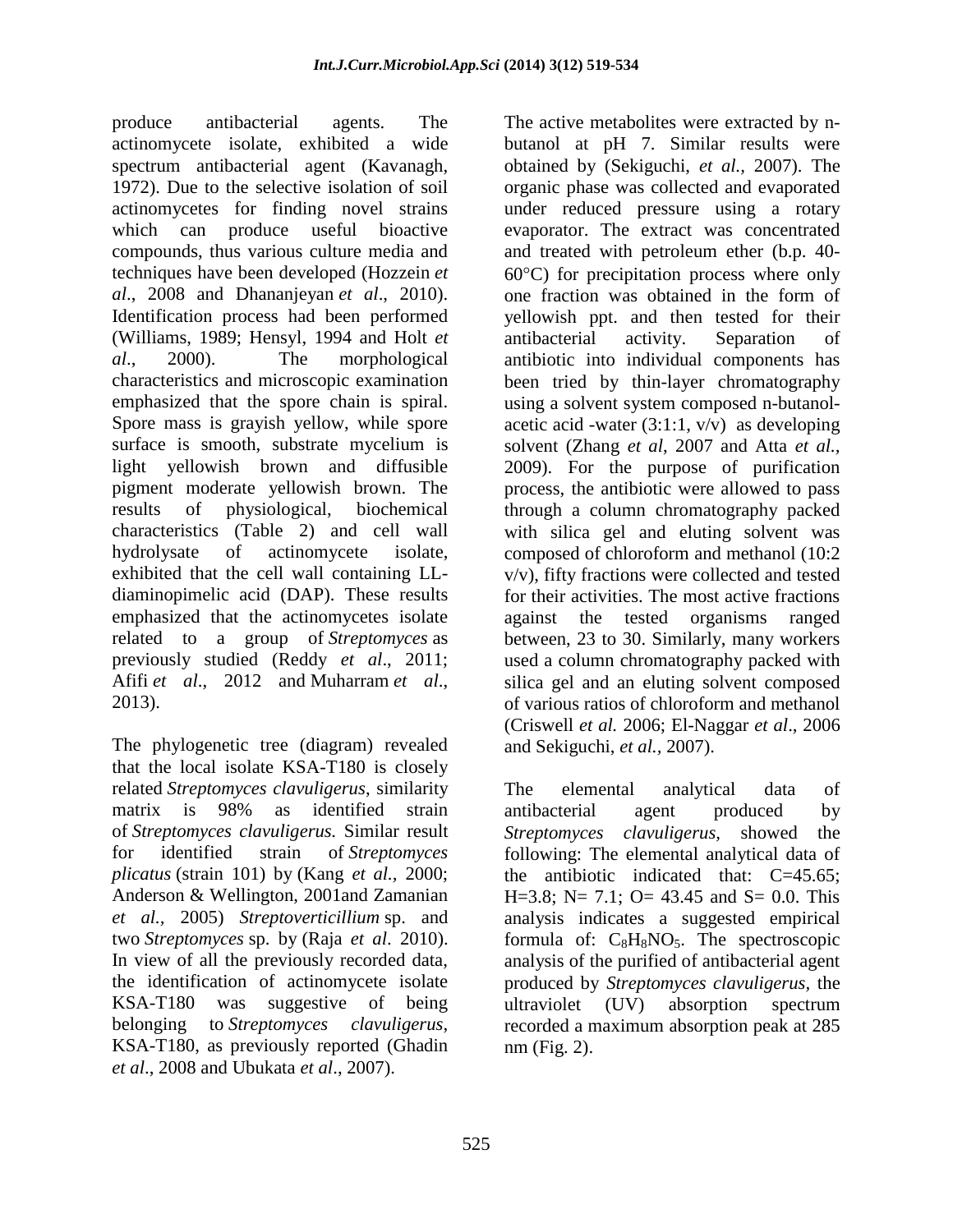| <b>Table.1</b> Mean diameters of inhibition zones (mm) caused by 100µl of the antimicrobial |
|---------------------------------------------------------------------------------------------|
| activities produced by KSA-T180 in the agar plate diffusion assay (The diameter of the used |
| cup assay was 10 mm).                                                                       |

| Test organism                       | Mean diameters of inhibition zone (mm) |  |  |  |
|-------------------------------------|----------------------------------------|--|--|--|
| Staphylococcus aureus, NCTC 7447    | 33.0                                   |  |  |  |
| <b>Bacillus subtilis, NCTC 1040</b> | 31.0                                   |  |  |  |
| <b>Bacillus pumilus, NCTC 8214</b>  | 30.0                                   |  |  |  |
| Micrococcus luteus, ATCC 9341       | 29.0                                   |  |  |  |
| Escherichia coli, NCTC 10416        | 29.0                                   |  |  |  |
| Klebsiella pneumonia, NCIMB 9111    | 27.0                                   |  |  |  |
| Pseudomonas aeruginosa, ATCC 10145  | 24.0                                   |  |  |  |
| Candida albicans, IMRU 3669         | 0.0                                    |  |  |  |
| Saccharomyces cervisiae ATCC 9763   | 0.0                                    |  |  |  |
| Aspergillus flavus, IMI 111023      | 0.0                                    |  |  |  |
| Aspergillus fumigatous, ATCC 16424  | 0.0                                    |  |  |  |
| Fusarium oxysporum                  | 0.0                                    |  |  |  |
| Penicillium chrysogenum             | 0.0                                    |  |  |  |

**Plate.1** Scanning electron micrograph of the actinomycete isolate KSA-T180 growing on starch nitrate agar medium showing spore chain Spiral shape and spore surfaces smooth (X7,500)

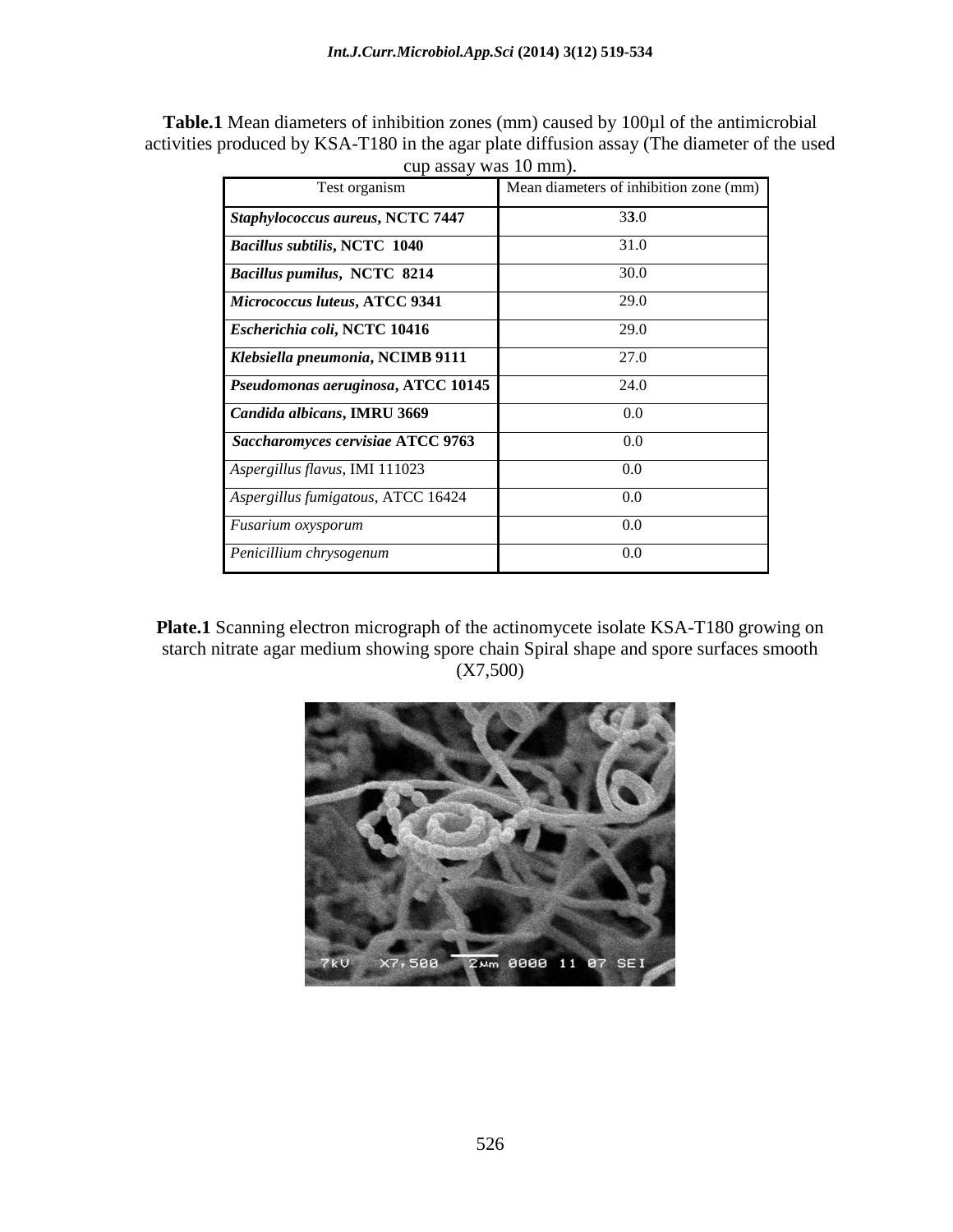#### *Int.J.Curr.Microbiol.App.Sci* **(2014) 3(12) 519-534**

### **Table.2** The morphological, physiological and biochemical characteristics of the actinomycete isolate KSA-T180

| Characteristic                            | Result                   | Characteristic                                       | Result                       |  |
|-------------------------------------------|--------------------------|------------------------------------------------------|------------------------------|--|
| Morphological characteristics:            |                          | <b>Mannitol</b>                                      |                              |  |
| Spore chains                              | <b>Rectiflexibiles</b>   | L-Arabinose                                          | $\blacksquare$               |  |
| <b>Spore mass</b>                         | gravish vellow           | meso-Inositol                                        | $^{+}$                       |  |
| Spore surface                             | smooth                   | Lactose                                              | $\blacksquare$               |  |
| Color of substrate mycelium               | Light yellowish brown    | Maltose                                              | $\overline{a}$               |  |
| <b>Motility</b>                           | Non-motile               | D-fructose                                           |                              |  |
| Cell wall hydrolysate                     |                          | Utilization of amino acids:                          |                              |  |
| Diaminopimelic acid (DAP)                 | LL-DAP                   | L-Cycteine                                           |                              |  |
| <b>Sugar Pattern</b>                      | Not-detected             | L-Valine                                             | $+$                          |  |
| Physiological and biochemical properties: |                          | L-Histidine                                          | $^{+}$                       |  |
| Hydrolysis of:-                           |                          | L-Phenylalanine                                      | $^{+}$                       |  |
| Starch                                    | $^{+}$                   | L-Arginine                                           | $+$                          |  |
| <b>Protein</b>                            | $^{+}$                   | L-Tyrosine                                           | $^{+}$                       |  |
| Lipid                                     | $\ddot{}$                | Growth inhibitors                                    |                              |  |
| Pectin                                    | $\overline{\phantom{a}}$ | Sodium azide (0.01)                                  | $+$                          |  |
| Lecithin                                  | $\ddot{}$                | Phenol $(0.1)$                                       | $+$                          |  |
| <b>Catalase test</b>                      |                          | Thallous acetate (0.001)                             |                              |  |
| Production of melanin pigment on:         |                          | Growth at different temperatures (°C):               |                              |  |
| Peptone yeast-extract iron agar           | $\blacksquare$           | 20                                                   | $\qquad \qquad \blacksquare$ |  |
| <b>Tyrosine agar medium</b>               | $\blacksquare$           | 25                                                   | $\pm$                        |  |
| Tryptone - yeast extract broth            | $\blacksquare$           | 30-45                                                | $+$                          |  |
| <b>Degradation of:</b>                    |                          | 50<br>$\blacksquare$                                 |                              |  |
| <b>Xanthin</b>                            | $\ddot{}$                | Growth at different pH values:                       |                              |  |
| Esculin                                   | $^{+}$                   | 4<br>$\overline{a}$                                  |                              |  |
| H <sub>2</sub> S Production               | $\blacksquare$           | $5-9$                                                | $\qquad \qquad +$            |  |
| <b>Nitrate reduction</b>                  | $\blacksquare$           | 10                                                   |                              |  |
| Citrate utilization                       | $^{+}$                   | Growth at different concentration of NaCl (%)        |                              |  |
| Urea test                                 | $^{+}$                   | $1 - 7$                                              | $+$                          |  |
| <b>KCN</b> test                           | $+$                      | 10                                                   |                              |  |
| Utilization of carbon sources             |                          | Antagonistic Effect:                                 |                              |  |
| D-Xylose                                  | $\blacksquare$           | <b>Bacillus</b> subtilis                             | $+$                          |  |
| <b>D-Mannose</b>                          | $\blacksquare$           | Micrococcus luteus                                   | $+$                          |  |
| <b>D-Glucose</b>                          | $\blacksquare$           | Saccharomyces cerevisiae<br>$\overline{\phantom{a}}$ |                              |  |
| <b>D-</b> Galactose                       | $\blacksquare$           | Aspergillus niger<br>$\frac{1}{2}$                   |                              |  |
| <b>Sucrose</b>                            |                          |                                                      |                              |  |
| <b>L-Rhamnose</b>                         | $\blacksquare$           |                                                      |                              |  |
| <b>Raffinose</b>                          | $\blacksquare$           |                                                      |                              |  |
| <b>Starch</b>                             | $^{+++}$                 |                                                      |                              |  |

**+Positive, - = Negative and ± = doubtful results, ++ = good growth.**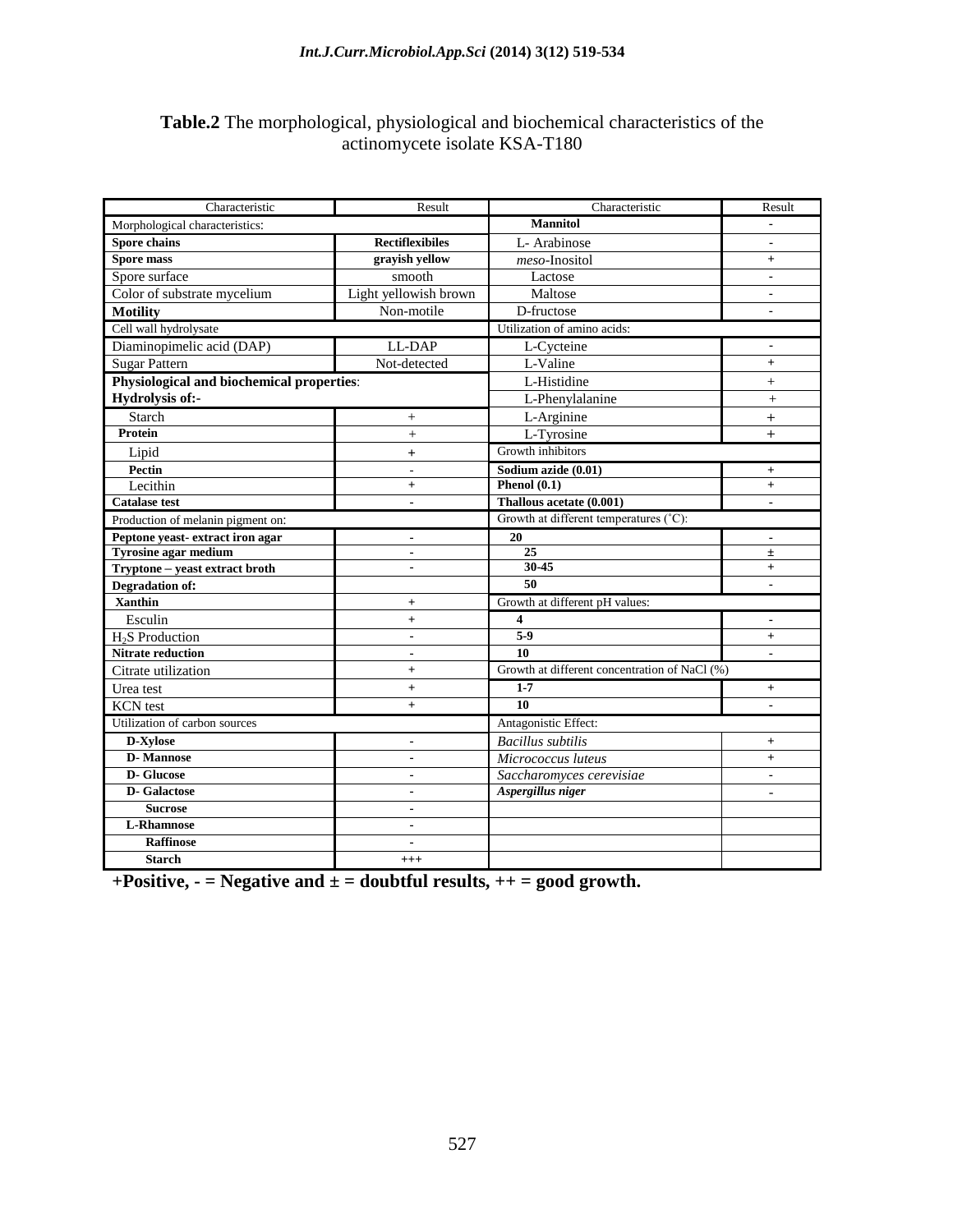| <b>Medium</b>                                               | Growth    | Aerial<br>mvcelium          | Substrate mycelium                 | Diffusible pigment                    |
|-------------------------------------------------------------|-----------|-----------------------------|------------------------------------|---------------------------------------|
| 1- Starch-nitrate agar medium                               | Good      | $90-gy-y$<br>grayish yellow | 76.1.y Br<br>light yellowish brown | 77 m-y Br<br>moderate yellowish brown |
| 2- Yeast extract - Malt extract agar medium (ISP-2)         | No growth |                             |                                    |                                       |
| 3- Oat-meal agar medium (ISP-3)                             | Good      | $90-gy-y$<br>grayish yellow | 76.1.y Br<br>light yellowish brown |                                       |
| 4- Inorganic salts-starch agar medium (ISP-4)               | Good      | $90-gy-y$<br>grayish yellow | 76.1.y Br<br>light yellowish brown |                                       |
| 5- Glycerol-Asparagine agar medium (ISP-5)                  | Moderate  | $90-gy-y$<br>grayish yellow | $93-y-Gray$<br>yellowish gray      |                                       |
| 6- Melanin test:<br>a- Tryptone-yeast extract broth (ISP-1) | No growth |                             |                                    |                                       |
| b- Peptone yeast extract-iron agar medium (ISP-6)           | Good      | $90-gy-y$<br>grayish yellow | 76.1.y Br<br>light yellowish brown | 77 m-y Br<br>moderate yellowish brown |
| c- Tyrosine agar (ISP-7)                                    | Good      | $90-gy-y$<br>grayish yellow | 76.1.y Br<br>light yellowish brown | 77 m-y Br<br>moderate yellowish brown |

**Table.3** Cultural characteristics of the actinomycete isolate KSA-T180

The color of the organism under investigation was consulted using the ISCC-NBS color - Name charts II illustrated with centroid color.

**Fig.1** The phylogenetic position of the local Streptomyces sp. strain among neighboring species. The phylogenetic tree was based on the multiple alignments options of 16S rDNA sequences

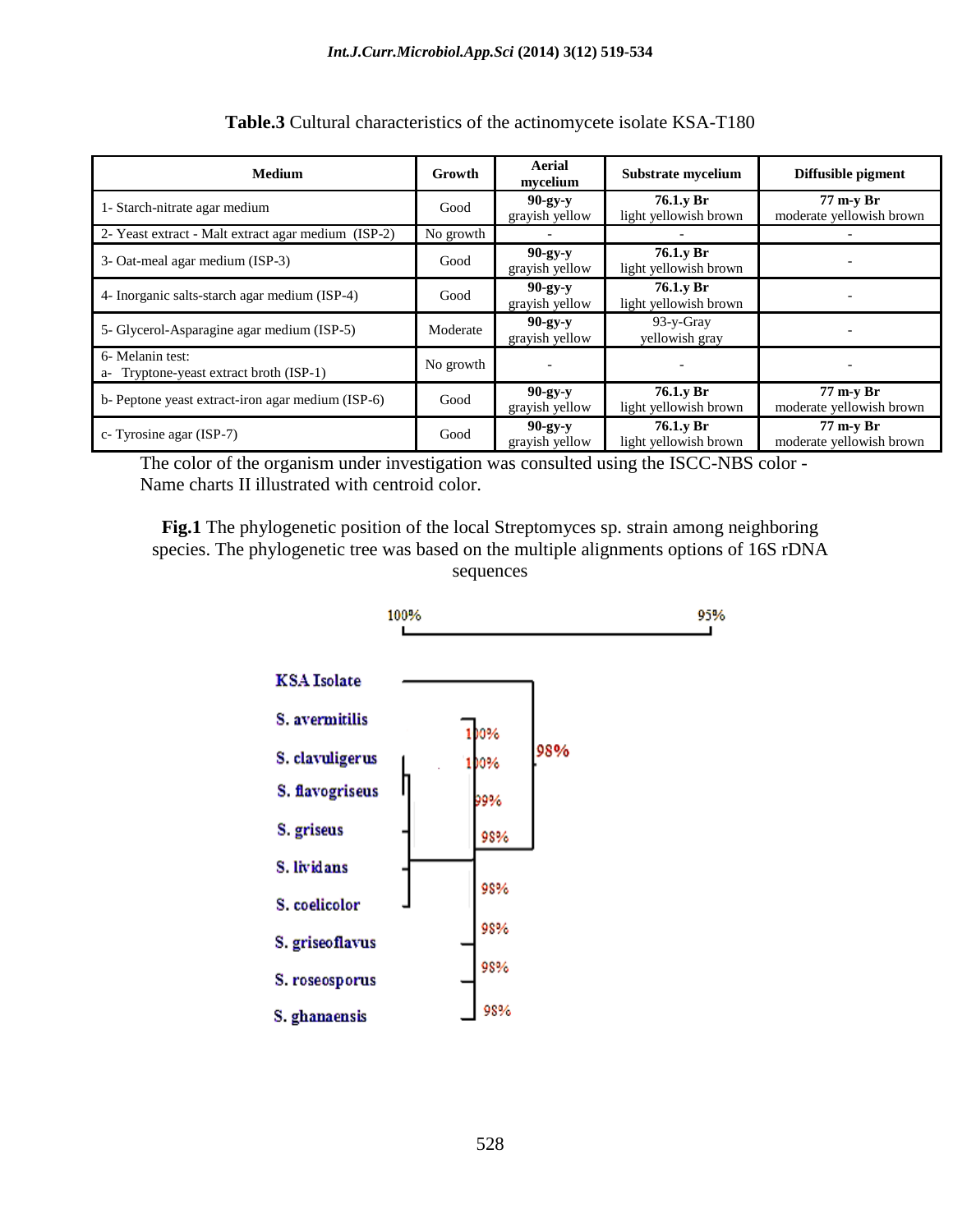



**Fig.3** FTIR spectrum of antibiotic produced by *Streptomyces clavuligerus,* KSA-T180

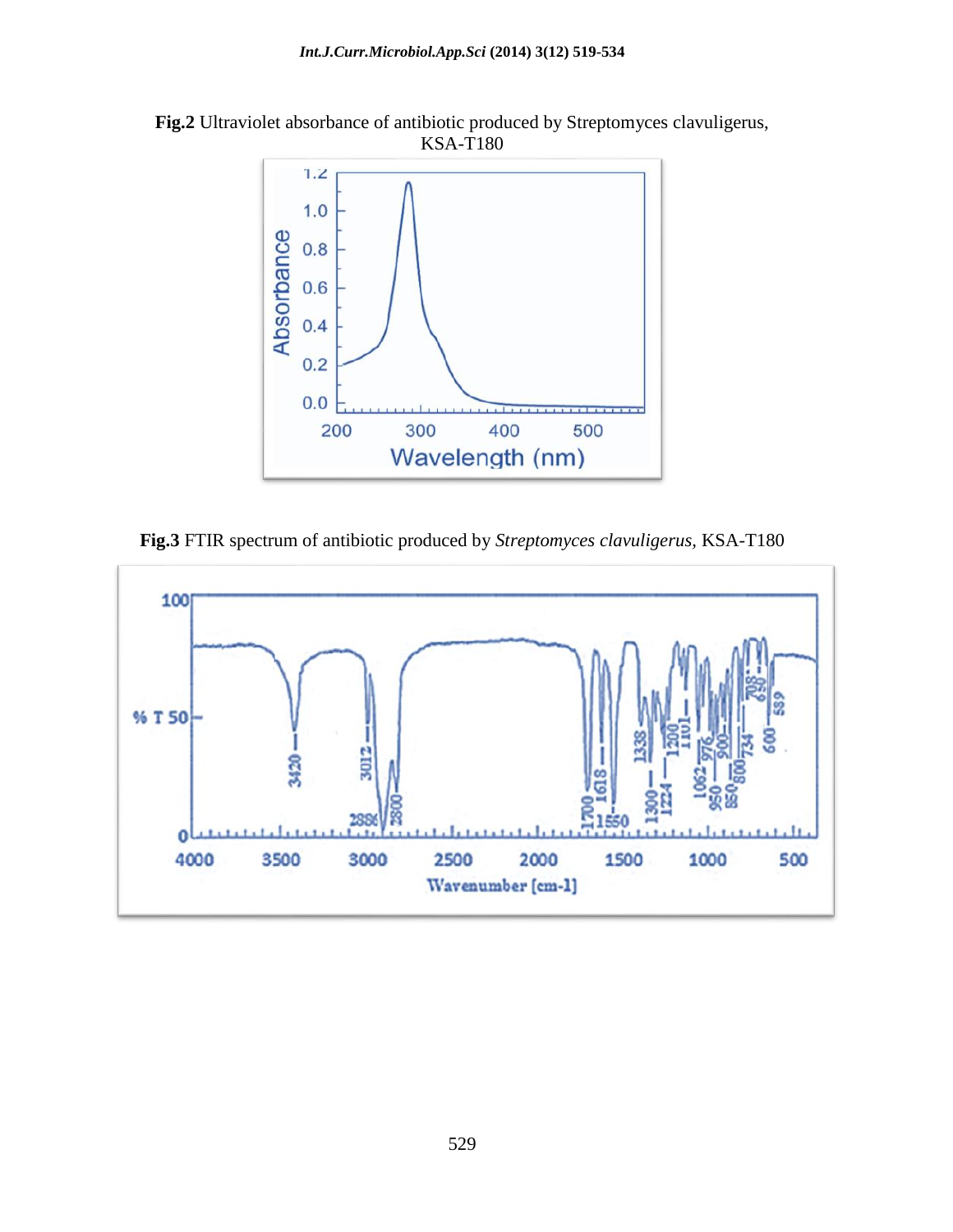

**Fig.4** Mass spectrum of antibiotic produced by *Streptomyces clavuligerus,* KSA-T180

The Infra-red (IR) spectrum showed characteristic bands 589, 600, 650, 708, 734, 800, 850, 880, 900, 950, 976, 1062, 1101, 1224, 1300, 1338, 1550, 1618, 1700, 2800, 2886, 3012 and 3420 (Fig.3). The Mass spectrum showed that the molecular weight at 200.0. Similar investigations and results were attained by (Baptista-Neto *et al.,* 2000; Parag *et al.,* 2006; Awad and El-Shahed, 2013 and Atta *et al.,* 2013). The MIC of antibiotic produced by *Streptomyces clavuligerus,* KSA-T180 for *Staphylococcus aureus*, NCTC 7447 and *Bacillus subtilis*, NCTC 1040 *was* 7.8 µg / ml*,* whereas, *Bacillus pumilus*, NCTC 8214 and *Micrococcus luteus*, ATCC 9341 was 15.6 µg / ml. *Escherichia coli*, NCTC 10416 and *Klebsiella pneumonia*, NCIMB 9111 was 31.25 µg / ml. Moreover, *Pseudomonas aeruginosa* was 46.87 µg / ml*.* Similar investigations and results were attained by (Parag *et al.,* 2006 and Awad *et al.,* 2009). Identification purified antibiotic according to recommended international keys indicated that the antibiotic is suggestive of being belonging to clavulanic acid antibiotic (Chen, *et al.,* 

2003; Parag *et al.,* 2006 and Awad & El-Shahed, 2013).

#### **References**

- Afifi, M.M.; Atta, H.M.; Elshanawany, A.A.; Abdoul-Raouf, U.M. and El-Adly, A.M. 2012. Biosynthesis of hygromycin-B antibiotic by *Streptomyces crystallinus* AZ151 isolated from Assuit, Egypt. Bacteriol. J., 2: 46-65.
- Anderson, A.S., and Wellington, E.M. 2001. The taxonomy of *Streptomyces*  and related genera. Int. J. Syst. Evol. Microbiol., 51: 797-814.
- Atta, H. M. 2010. Production, Purification, Physico-Chemical Characteristics and Biological Activities of Antifungal Antibiotic Produced by *Streptomyces antibioticus*, AZ-Z710. American-Eurasian Journal of Scientific Research. 5 (1): 39-49, 2010.
- Atta, H. M.; A. T. Abul-hamd and H. G. Radwan, 2009. Production of Destomycin-A antibiotic by *Streptomyces* sp. using rice straw as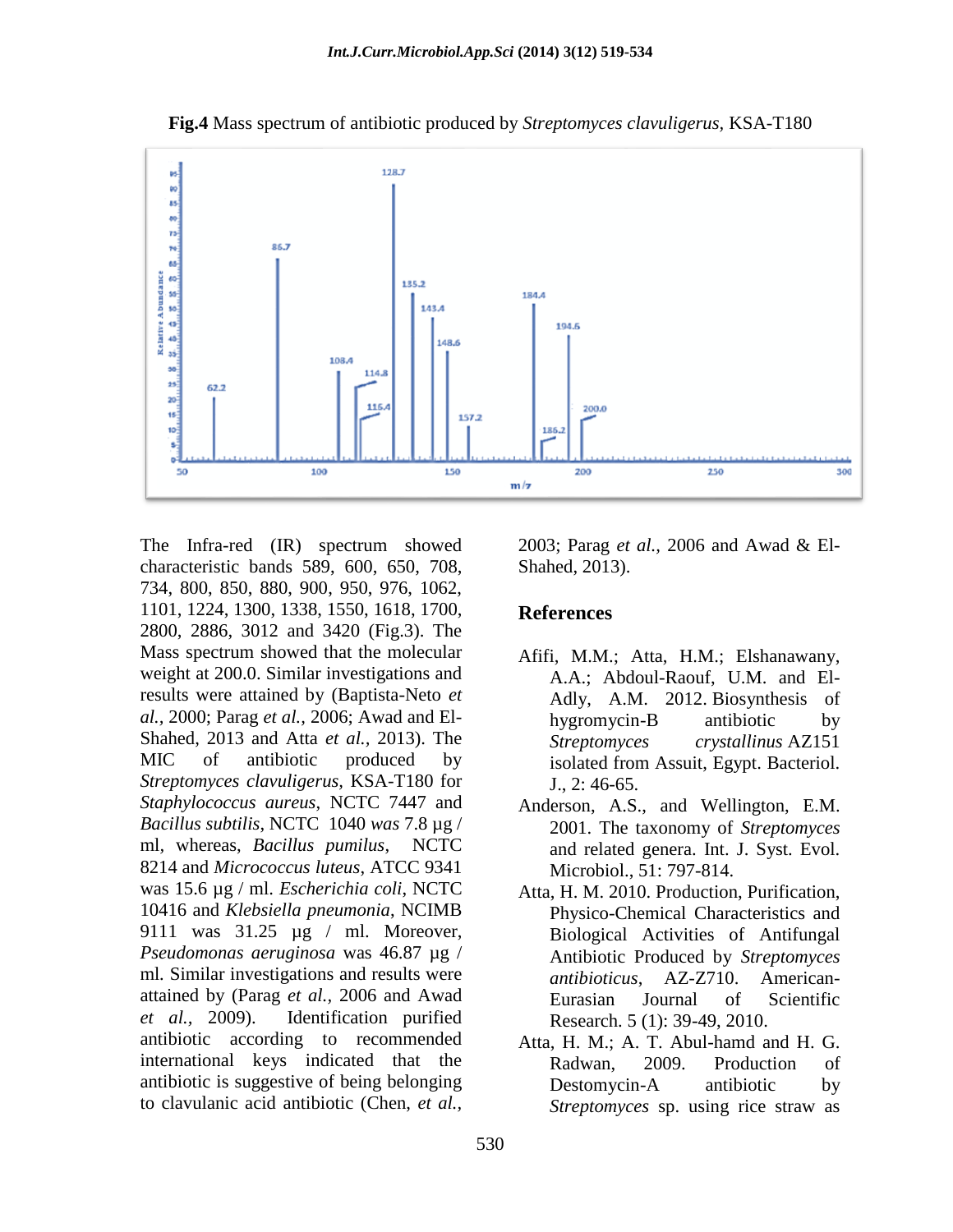fermented substrate. Comm. Appl. Biol. Sci, Ghent University, 74 (3) : 879-897, 2009.

- Atta, H.M.; Bayoumi, R.; El-Sehrawi, M.; and Selim Sh. M. 2013. Application Biotechnology of Recycling Agricultural Waste In Al-Khurmah Governorate For Production Antimicrobial Agent(S) By Actinomycetes Isolates Under Solid State Fermentation Condition. Life Science Journal 2013 10 (4):1749- 1761.
- Augustine, S.K., S.P. Bhavsar and B.P. Kapadnis, 2005. A non-polyene antifungal antibiotic from *Streptomyces albidoflavus* PU23. J. Biosci., 30(2): 201-211.
- Awad, H.M. and El-Shahed, K.Y.I. 2013. A Novel *Actinomycete* sp. Isolated from Egyptian Soil has β-Lactamase Inhibitor Activity and Belongs to the *Streptomyces rochei* Phylogenetic Cluster. World Applied Sciences Journal 21 (3): 360-370, 2013
- Awad, H.M.; El-Shahed, K.Y.I. and El-Nakkadi, A.E.M. 2009. Isolation, screening and identification of newly isolated soil *Streptomyces*  (*Streptomyces* sp. NRC-35) for βlactamase inhibitor production. World Applied Science Journal, 7(9): 637- 646.
- Baptista-Neto A, Gouveia ER, Badino Jr. AC, Hokka CO 2000. Phenomenological model of the clavulanic acid production process utilizing *Streptomyces clavuligerus,*  Braz. J. Chem. Eng. 17: 4-7.
- Berdy J 2005. Bioactive microbial metabolites. J Antibiot 58:1–26
- Berdy J 2012. Thoughts and facts about antibiotics: where we are now and where we are heading. J Antibiot 65:385–395.
- Berdy, J. 1974. Recent development of

antibiotic research and classification of antibiotic according to chemical structure. Adv. App. Microbiol., 14: 309-406.

- Berdy, J. 1980a. Recent advances in and prospects of antibiotics research. Proc. Biochem., 15: 28-35.
- Berdy, J. 1980b. CRC Handbook of antibiotic compounds. Vol I. CRC Press, Boca Raton, Florida.
- Berdy, J. 1980c. CRC Handbook of antibiotic compounds. Vol II. CRC Press, Boca Raton, Florida.
- Bibb, M. J. (2005). Regulation of secondary metabolism in *Streptomycetes*. *Current Opinion in Microbiology*, *8*(2):208-215.
- Buchanan, R.E. and Gibbons, N.E. 1974. Bergey's Manual of Determinative Bacteriology. 8<sup>th</sup> Edn., Williams and Wilkins Co., Baltimore.
- Chen, K.C.; Lin, H.Y.; Wu, J.Y. and Hwang, S.C. 2003. Enhancement of clavulanic acid production in *Streptomyces clavuligerus* with ornithine feeding. Enzyme Microbial Technology, 32(1): 152-156.
- Cimochowski, G. E., Harostock, M. D., Brown, R., Bernardi, M., Alonzo, N., Coyle, K. 2001. Intranasal mupirocin reduces sternal wound infection after open heart surgery in diabetics and nondiabetics. *The Annals of Thoracic Surgery*, *71*(5):1572-1579.
- Criswell, D.; V. L.Tobiason; J. S. Lodmell, and D. S. Samuels, 2006. Mutations Conferring Aminoglycoside and Spectinomycin Resistance in Borrelia burgdorferi. Antimicrob. Agents Chemother*.* 50: 445-452.
- Dhananjeyan, K.J.; Paramasivan, R.; Tewari, S.C.; Rajendran, R.; Thenmozhi, V.; Leo, S.V.J.; Venkatesh, A. and Tyagi, B.K. 2010. Molecular identification of mosquito vectors using genomic DNA isolated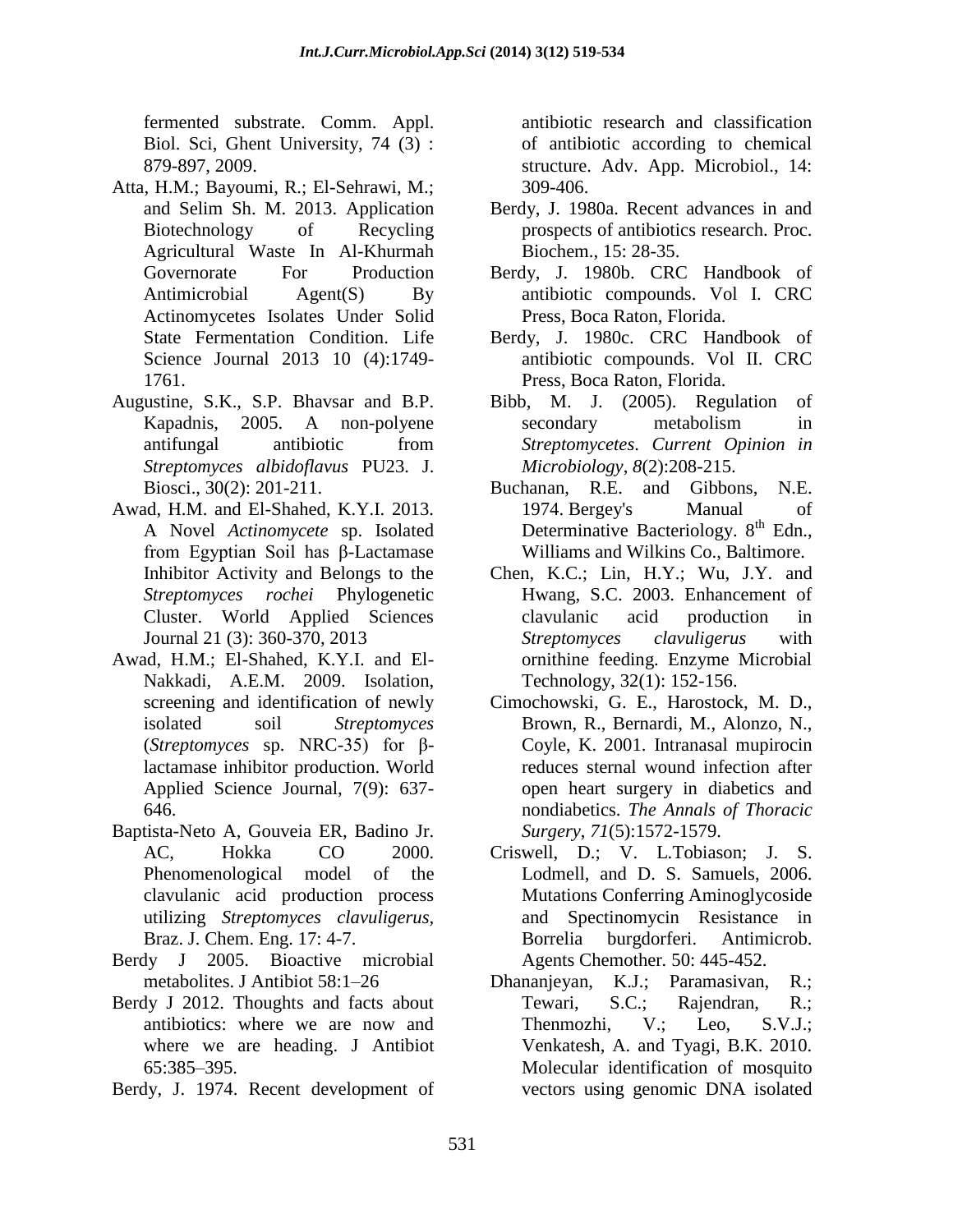from eggshells, larval and pupal exuvium. Trop. Biomed. ; 27:47–53.

- Edwards, U.; Rogall, T.; Blocker, H.; Emde, M. and Bottger, E.C. 1989. Isolation and direct complete nucleotide determination of entire genes. Characterization of a gene coding for 16S ribosomal RNA. Nucleic Acids Res., 17: 7843-7853.
- El-Naggar, M.Y., S.A. El-Assar and S.M. Abdel-Gawad, 2006. Meroparamycin production by newly isolated *Streptomyces* sp. strain MAR01: Taxonomy, fermentation, purification and structural elucidation. J. Microbiol., 44(4): 432-438.
- Ghadin, N.; Zin, N.M.; Sabaratnam, V.; Badya, N.; Basri, D.F.; Lian H. and Sidik, N.M. 2008. Isolation and characterization of a novel endophytic *streptomyces* SUK 06 with antimicrobial activity from Malaysian plant. Asian J. Plant Sci., 7: 189-194.
- Gouveia E.R., Neto A.B., Badino A.C., Hokka C.O. 2001. Optimization of medium composition for clavulanic acid production by Streptomyces clavuligerus. Biotechnol lett 23: 157- 161.
- Hall, T.A. 1999. BioEdit: A user-friendly biological sequence alignment editor and analysis program for windows 95/98/NT. Nucleic Acid Symp. Ser., 41: 95-98.
- Hensyl, W.R. 1994. Bergey's Manual of Systematic Bacteriology.  $9<sup>th</sup>$  Edn., Williams and Wilkins, Baltimore, Philadelphia, Hong Kong, London, Munich.
- Holt, J.G.; Krieg, N.R.; Sneath, P.H.A; Staley J.T. and Williams S.T. 2000. Bergey's Manual of Determinative Bacteriology.  $9<sup>th</sup>$  Ed. Baltimore: Williams and Wilkins, London.
- Hozzein, W.N.; Ali, M.I.A. and Rabie, W. 2008. A new preferential medium for

enumeration and isolation of desert actinomycetes. World J. Microbiol. Biotechnol. 24: 1547-1552.

- Kang, S.G.; Park, H.U.; Lee, H.S.; Kim, H.T. and Lee, KJ. 2000. New betalactamase inhibitory protein (BLIP-I) from *Streptomyces exfoliatus* SMF19 and its roles on the morphological differentiation. J. Biol. Chem. 275:16851–16856.
- Kavanagh, F., 1972. Analytical Microbiology. Vol. 2, Acad. Press, New York.
- Kenig, M., Reading, C. 1979. Holomycin and an antibiotic (MM 19290) related to tunicamycin, metabolites of *Streptomyces clavuligerus*. *The Journal of Antibiotics*, *32*:549-554.
- Kenneth, L.K. and Deane, B.J. 1955. Color universal language and dictionary of names. United States Department of Commerce. National Bureau of standards. Washington, D.C., 20234.
- Kieser, T.; Bibb M. J.; Buttner, M. J.; Chater K. F. and Hopwood, D. A. 2000. Practical *Streptomyces* genetics. *The John Innes Foundation*, Norwich, United Kingdom.
- Lechevalier, M.P. and Lechevalier, H.A. 1980. The chemotaxonomy of actinomycetes. In: Actinomycete Taxonomy. A. Dietz and D.W. Thayer, (Eds.), Special publication. Arlington S I M, USA, 6: 227-291.
- Mao, X., Shen, Y. Yang, L. Chen, S. Yang, Y. Yang, J. Zhu, H. Deng, Z. and Wri, D. 2007. Optimizing the medium composition for accumulation of the noval FR-008/candicidin derivatives CS101 by a mutant of *Streptomyces* sp. using statistical experimental methods. Proc. Biochem., 42: 878-883.
- Maranesi, G.L.; Baptista-Neto, A.; Hokka, C.O. and Badino, A.C. 2005.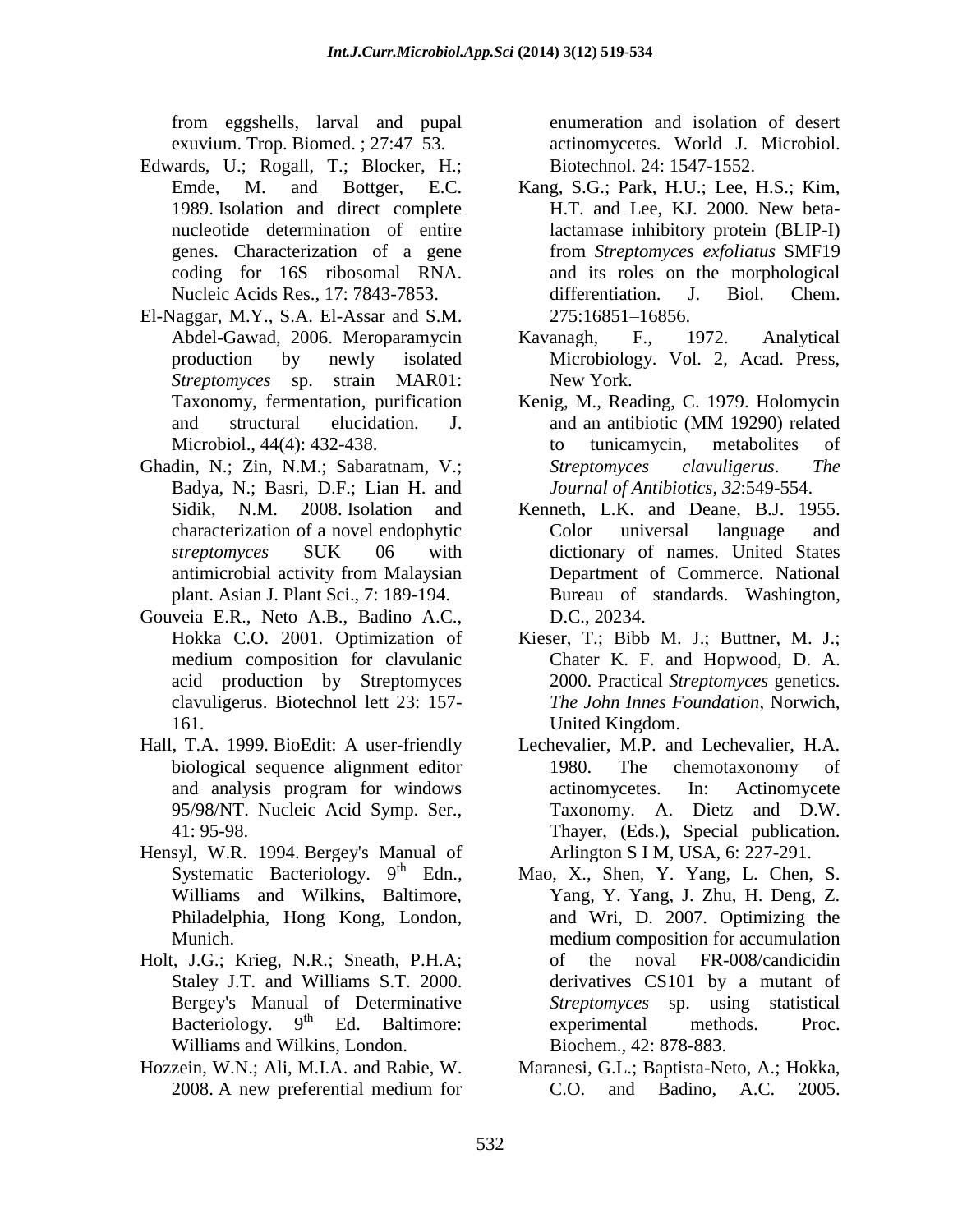Utilisation of vegetable oil in the production of clavulanic acid by Streptomyces clavuligerus ATCC 27064. World J Microbiol Biotechnol 21, 509–514.

- Mona-Ibrahim M. 2012. Investigation on some *Streptomyces species* produce antibiotic with immobilized cells by using calcium alginate. Journal of Applied Sciences Research, 8(3): 1466-1476, 2012
- Muharram, M.M., Abdelkader M.S. and Alqasoumi, S.I. 2013. Antimicrobial activity of soil actinomycetes isolated from Alkharj, KSA. Int. Res. J. Microbiol., 4: 12-20.
- Neto, A.B.; Hirata, D.B.; Cassiano Filho, L.C.M.; Bellao, C.; Badino Junior A.C. and Hokka, C.O 2005. A study on clavulanic acid production by *Streptomyces clavuligerus* in batch, fed-batch and continuous processes Brazilian Journal of Chemical Engineering, 22(4): 557-563.
- Numerical taxonomy program 1989. Numerical taxonomy of *Streptomyces* species program (PIB WIN) (*Streptomyces* species J. Gen Microbiol. 1989 13512-133.
- Olano, C., Lombó, F., Méndez, C., Salas, J. A. 2008. Improving production of bioactive secondary metabolites in *actinomycetes* by metabolic engineering. *Metabolic Engineering*, *10*(5):281-92.
- Onaka, H.; Taniguchi, S.; Igarashi Y. and Furumai, T. 2002. Cloning of the staurosporine biosynthetic gene cluster from *Streptomyces* sp. TP-A0274 and its heterologous expression in *Streptomyces lividans* . J Antibiot 55:1063–1071
- Ortiz, S. C. A., Hokka, C. O., Badino, A. C. 2007. Utilization of soybean derivatives on clavulanic acid production by *Streptomyces*

*clavuligerus*. *Enzyme and Microbial Technology*, *40*:1071-1077.

- Paradkar, A. S., Trefzer, A., Chakraburtty, R., Stassi, D. 2003. *Streptomyces* Genetics: A Genomic Perspective. *Critical Reviews in Biotechnology*, *23*:1–27.
- Parag, S.; Saudagar, R.; Singhal, S. 2006. Optimization of nutritional requirements and feeding strategies for clavulanic acid production by *Streptomyces clavuligerus*. Bioresource Technology 98: 2010– 2017
- Raja, A.; Prabakaran P. and Gajalakshmi, P. 2010. Isolation and screening of antibiotic producing psychrophilic actinomycetes and its nature from rothang hill soil against viridans *Streptococcus* sp. Res. J. Microbiol., 5: 44-49.
- Reddy, N.G.; Ramakrishna, D.P.N and Gopal, S.V.R. 2011. A morphological, physiological and biochemical studies of marine *Streptomyces rochei* (MTCC 10109) showing antagonistic activity against selective human pathogenic microorganisms. Asian Journal of Biological Science, 4(1): 1- 14.
- Rodríguez, M.; Núñez, L. E.; Braña, A. F.; Méndez, C.; Salas, J. A. and Blanco, G. 2008. Identification of transcriptional activators for thienamycin and cephamycin C biosynthetic genes within the thienamycin gene cluster from *Streptomyces cattleya*. *Molecular Microbiology*, *69*(3):633-645.
- Sacramento, D. R., Coelho, R. R. R., Wigg M. D., Linhares L. F. T. L., Santos, M. G. M., Semêdo, L. T. A. S., Silva, A. J. R. 2004. Antimicrobial and antiviral activities of an *Actinomycetes*  (*Streptomyces* sp.) isolated from a Brazilian tropical forest soil. *World*